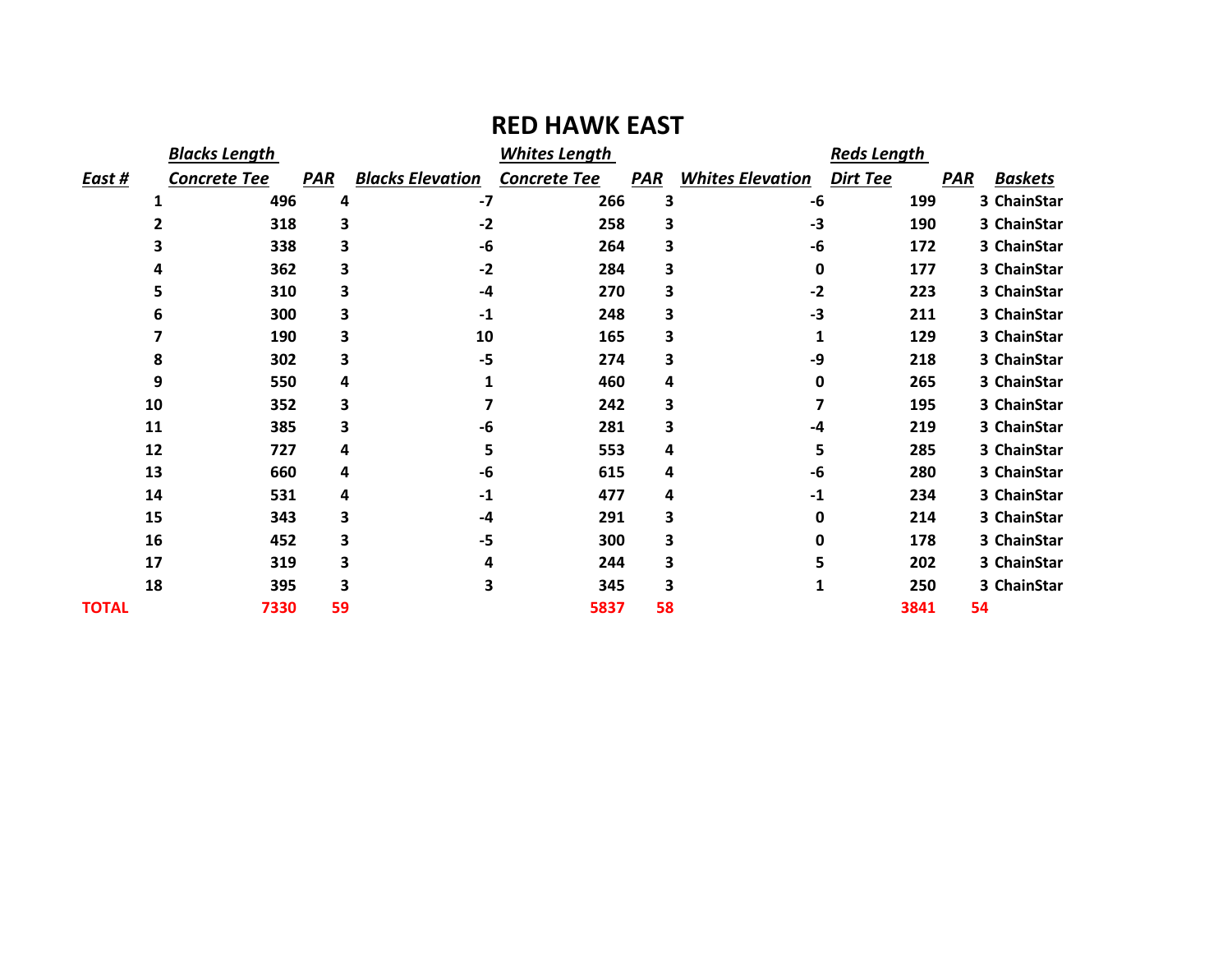## **RED HAWK WEST BASKET A**

| West #                  | <b>Blacks Length</b> |            | <b>Whites Length</b>    |                     |                         | <b>Reds Length</b>      |          |                              |
|-------------------------|----------------------|------------|-------------------------|---------------------|-------------------------|-------------------------|----------|------------------------------|
| <b>Basket A</b>         | Concrete Tee         | <b>PAR</b> | <b>Blacks Elevation</b> | <b>Concrete Tee</b> | <b>PAR</b>              | <b>Whites Elevation</b> | Dirt Tee | <b>PAR</b><br><b>Baskets</b> |
| 1                       | 394                  | 3          | 9                       | 318                 | 3                       | 15                      | 160      | 3 MACH 3                     |
| 2                       | 351                  | 3          | 6                       | 240                 | 3                       | 6                       | 145      | 3 MACH 3                     |
| 3                       | 789                  | 5          | $-5$                    | 525                 | 4                       | 0                       | 280      | 3 MACH <sub>3</sub>          |
| 4                       | 484                  | 3          | 13                      | 279                 | 3                       | 2                       | 188      | 3 MACH 3                     |
| 5                       | 398                  | 3          | $-21$                   | 327                 | 3                       | -6                      | 284      | 3 MACH 3                     |
| 6                       | 347                  | 3          | $-7$                    | 320                 | 3                       | -6                      | 286      | 3 MACH <sub>3</sub>          |
| $\overline{\mathbf{z}}$ | 259                  | 3          | $\mathbf 1$             | 259                 | 3                       | $\mathbf{1}$            | 216      | 3 MACH 3                     |
| 8                       | 344                  | 3          | $-16$                   | 284                 | 3                       | -9                      | 241      | 3 MACH <sub>3</sub>          |
| 9                       | 379                  | 3          | 0                       | 276                 | 3                       | 1                       | 182      | 3 MACH 3                     |
| 10                      | 377                  | 3          | $-3$                    | 302                 | 3                       | $\mathbf{2}$            | 198      | 3 MACH 3                     |
|                         |                      |            |                         |                     |                         |                         |          |                              |
| 11                      | 359                  | 3          | 5                       | 257                 | $\overline{\mathbf{3}}$ | 5                       | 185      | 3 MACH 3                     |
|                         |                      |            |                         |                     |                         |                         |          |                              |
| 12                      | 338                  | 3          | -4                      | 306                 | $\overline{\mathbf{3}}$ | $-5$                    | 203      | 3 MACH <sub>3</sub>          |
| 13                      | 463                  | 3          | $\overline{\mathbf{z}}$ | 286                 | 3                       | $\overline{\mathbf{z}}$ | 190      | 3 MACH 3                     |
| 14                      | 284                  | 3          | 3                       | 254                 | 3                       | $\overline{\mathbf{2}}$ | 150      | 3 MACH 3                     |
| 15                      | 430                  | 3          | $-3$                    | 312                 | 3                       | -3                      | 195      | 3 MACH <sub>3</sub>          |
| 16                      | 325                  | 3          | 6                       | 264                 | 3                       | 6                       | 193      | 3 MACH 3                     |
| 17                      | 330                  | 3          | $\mathbf{2}$            | 218                 | 3                       | $\mathbf 0$             | 191      | 3 MACH 3                     |
| 18                      | 362                  | 3          | 4                       | 330                 | 3                       | $-1$                    | 271      | 3 MACH 3                     |
| <b>TOTAL A</b>          | 7013                 | 56         |                         | 5357                | 55                      |                         | 3758     | 54                           |